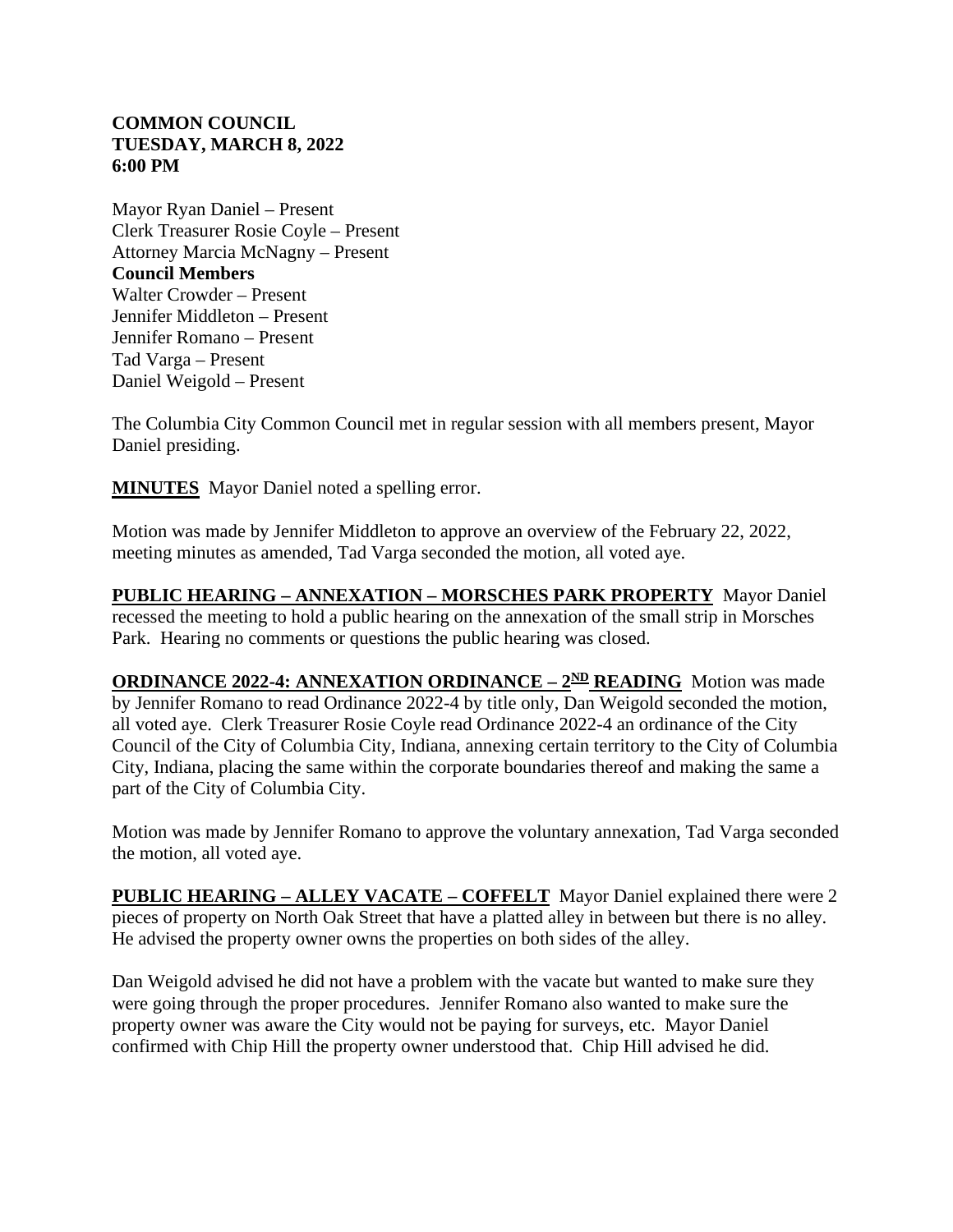Attorney McNagny questioned Chip Hill if it had been confirmed there were no utilities. Chip Hill advised they had.

Mayor Daniel recessed the Council meeting to hold a public hearing regarding the alley vacate. Hearing no comments or questioned the public hearing was closed.

## **ORDINANCE 2022-7: PEAK MANAGEMENT AMENDMENT – ELECTRIC RATES &**

**CHARGES – 1ST READING** Motion was made by Jennifer Romano to read Ordinance 2022-7 by title only, Tad Varga seconded the motion, all voted aye. Clerk Treasurer Rosie Coyle read Ordinance 2022-7 an ordinance of the Common Council of the City of Columbia City, Indiana, to amend Section 50.06 of the code of ordinances regarding the rates and charges of the Columbia City Municipal Electric Utility.

Shawn Lickey explained when looking through our ordinances he discovered the Peak Management ordinance was still in the City's code book. He advised this program has not been available for over 20 years and needed to be removed from our City ordinances.

Motion was made by Jennifer Middleton to approve Ordinance 2022-7 on 1<sup>st</sup> reading, Tad Varga seconded the motion, all voted aye.

**ORDINANCE 2022-8: SPEED LIMITS – TIMBER'S EDGE – 1ST READING** Motion was made by Jennifer Romano to read Ordinance 2022-8 by title only, Dan Weigold seconded the motion, all voted aye. Clerk Treasurer Rosie Coyle read Ordinance 2022-8 an ordinance amending Chapter 75, Traffic Schedules, of Title VII of the Code of Ordinances of the City of Columbia City, Indiana.

Mayor Daniel explained this was the traffic schedule for the new segment of Cambridge Crossing. Dan Weigold questioned if we needed to add the directional (north, south, east, west) to the street names. Mayor Daniel questioned how the streets were approved in Board of Works. Chip Hill advised the directional is included in the street name on Beacon.

Attorney McNagny advised Council could approve on 1<sup>st</sup> reading and she would provide a corrected ordinance for 2<sup>nd</sup> reading.

Motion was made by Tad Varga to approve Ordinance 2022-8 on first reading, Jennifer Middleton seconded the motion, all voted aye.

## **ORDINANCE 2022-9: ESTABLISHING INTERCONNECTION STANDARDS FOR**

**ELECTRIC UTILITY – 1<sup>ST</sup> READING** Motion was made by Jennifer Middleton to read Ordinance 2022-9 by title only, Dan Weigold seconded the motion, all voted aye. Clerk Treasurer Rosie Coyle read Ordinance 2022-9 an ordinance establishing interconnection standards for the Columbia City Electric Utility.

Shawn Lickey advised this ordinance was two-fold; to clean up our process of having generation placed on our grid (solar, turbine, etc.) and most importantly puts teeth behind our rules for the fly-by-night organizations that come along and put solar panels up, tie into our meter and not let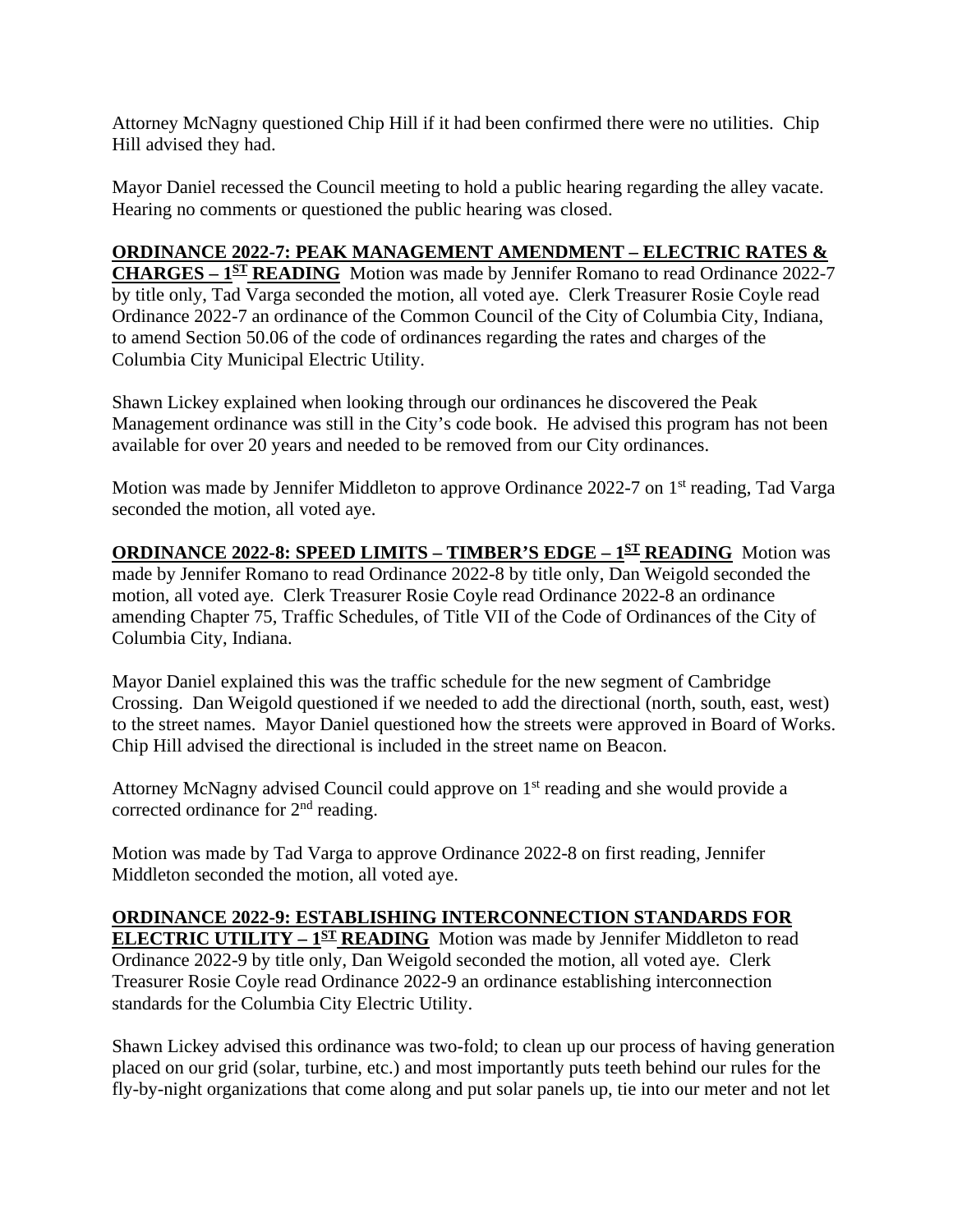anyone know. He advised there is a huge safety concern for his guys and was why this process is put in place. He noted the ordinance was written with the help of IMPA and Attorney McNagny.

Walt Crowder questioned if the ordinance included verbiage for a generator. Shawn Lickey advised it did. He reported anything that can push voltage back onto our system is regulated by this ordinance.

Motion was made by Walt Crowder to approve Ordinance 2022-9 on 1<sup>st</sup> reading, Tad Varga seconded the motion, all voted aye.

## **ORDINANCE 2022-10: AMENDING CHAPTER 119, FARMERS MARKET – 1ST**

**READING** Motion was made by Jennifer Romano to read Ordinance 2022-10 by title only, Jennifer Middleton seconded the motion, all voted aye. Clerk Treasurer Rosie Coyle read Ordinance 2022-10 an ordinance amending Chapter 119, Farmers Market, of the code of ordinances of the City of Columbia City, Indiana.

Chris Lilly, President of the farmers market, was present to discuss the ordinance amendments. He shared they wanted to update the ordinance with what they want to do with the Market moving forward. He explained for this year they want to have vendors on both sides of Chauncey vend towards the middle of the street.

Jennifer Romano pointed out a discrepancy in the Market name. Chris Lilly advised the entity itself does not have "County" in the name; the legal entity name is Whitley Farmers Market. Attorney McNagny advised she would review how the ordinance reads and make the necessary changes.

After additional discussion, motion was made by Jennifer Romano to table the ordinance until the next meeting, Tad Varga seconded the motion, all voted aye.

**DEPARTMENT REPORTS Mike Cook** – bio-monitor testing, installed UV bulbs, LTCP warranty inspection with United Consulting, working on quotes for chemicals for stormwater treatment at the plant. **Mike Shoda** – moving water lines at Westgate, high service pump at booster station back in service. **Tom LaRue** – 2 vehicles in for repair, water leak at fire museum, update on hiring process. **Shawn Lickey** – outages from storm event. **Terry Wherry** – preparing for FBI audit in dispatch, working with SDS on firewall issues and free wi-fi, Spectrum finished up work on SCADA system. **Chip Hill** – Westgate project is scheduled to start May 1, verbal agreement on purchase of retention pond. **Mark Green** – tennis and pickleball nets up, baseball/softball registration ended.

**MAYOR REPORT** Mayor Daniel reported they have been in conversation with the school on several different projects, one being a water line to Northern Heights. He advised he had conversations regarding the LTCP project and some complications with closing that project. He shared he would be out of the office, leaving Walt Crowder in charge during his absence. He noted they would be hosting the Mayor's and Commissioner's Caucus.

Having no further business to discuss, Mayor Daniel called the meeting adjourned.